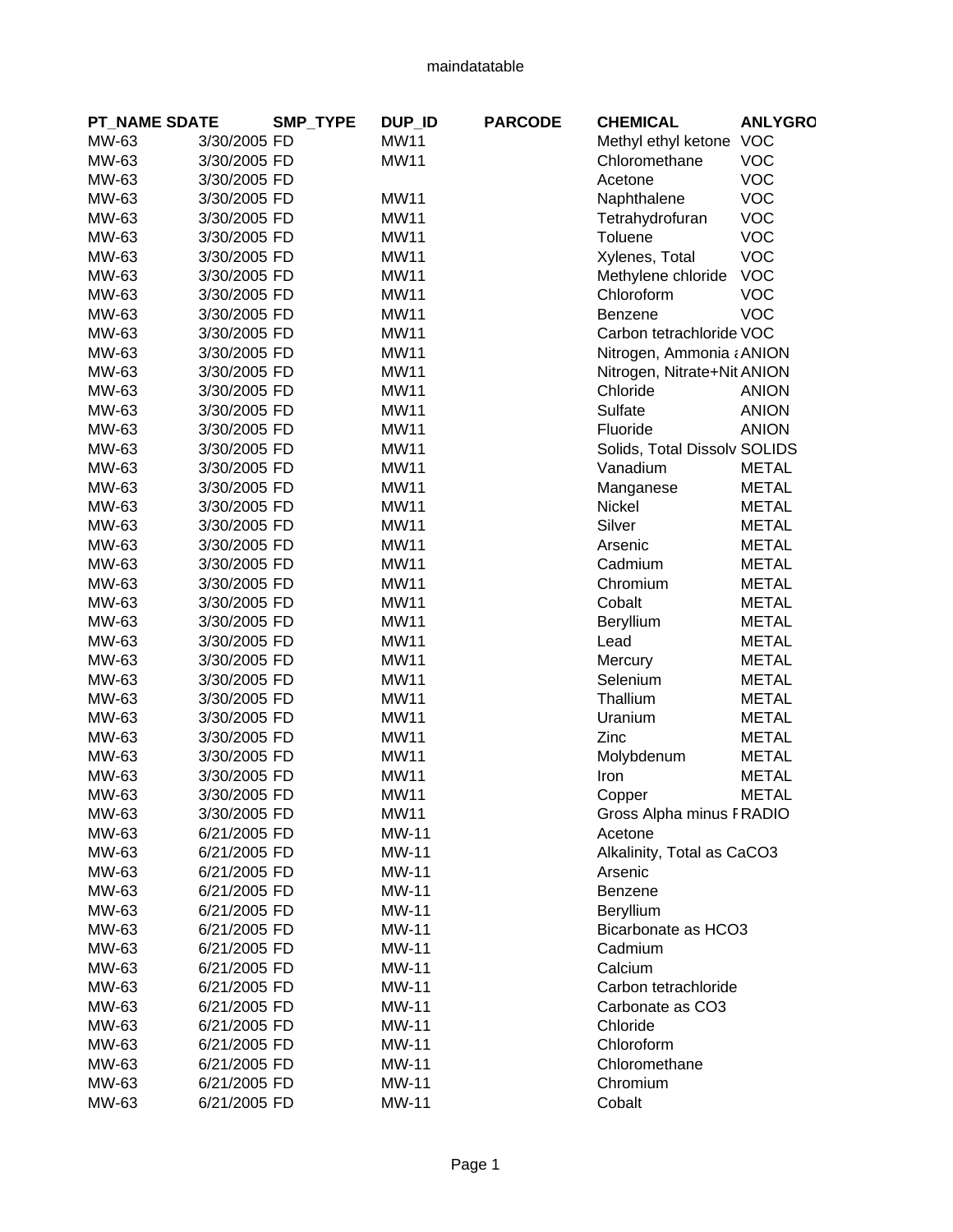| MW-63 | 6/21/2005 FD | <b>MW-11</b> | Copper                         |
|-------|--------------|--------------|--------------------------------|
| MW-63 | 6/21/2005 FD | <b>MW-11</b> | Fluoride                       |
| MW-63 | 6/21/2005 FD | MW-11        | Gross Alpha                    |
| MW-63 | 6/21/2005 FD | <b>MW-11</b> | Iron                           |
| MW-63 | 6/21/2005 FD | MW-11        | Lead                           |
| MW-63 | 6/21/2005 FD | MW-11        | Magnesium                      |
| MW-63 | 6/21/2005 FD | MW-11        | Manganese                      |
| MW-63 | 6/21/2005 FD | MW-11        | Mercury                        |
| MW-63 | 6/21/2005 FD | <b>MW-11</b> | Methyl ethyl ketone            |
| MW-63 | 6/21/2005 FD | MW-11        | Methylene chloride             |
| MW-63 | 6/21/2005 FD | <b>MW-11</b> | Molybdenum                     |
| MW-63 | 6/21/2005 FD | <b>MW-11</b> | Naphthalene                    |
| MW-63 | 6/21/2005 FD | MW-11        | Nickel                         |
| MW-63 | 6/21/2005 FD | <b>MW-11</b> | Nitrogen, Ammonia as N         |
| MW-63 | 6/21/2005 FD | MW-11        | Nitrogen, Nitrate+Nitrite as N |
| MW-63 | 6/21/2005 FD | MW-11        | pH                             |
| MW-63 | 6/21/2005 FD | <b>MW-11</b> | Potassium                      |
| MW-63 | 6/21/2005 FD | MW-11        | Selenium                       |
| MW-63 | 6/21/2005 FD | <b>MW-11</b> | Silver                         |
| MW-63 | 6/21/2005 FD | <b>MW-11</b> | Sodium                         |
| MW-63 | 6/21/2005 FD | MW-11        | <b>TDS</b>                     |
| MW-63 | 6/21/2005 FD | MW-11        | Sulfate                        |
| MW-63 | 6/21/2005 FD | MW-11        | Tetrahydrofuran                |
| MW-63 | 6/21/2005 FD | <b>MW-11</b> | Thallium                       |
| MW-63 | 6/21/2005 FD | MW-11        | Toluene                        |
| MW-63 | 6/21/2005 FD | MW-11        | Turbidity                      |
| MW-63 | 6/21/2005 FD | <b>MW-11</b> | Uranium                        |
| MW-63 | 6/21/2005 FD | MW-11        | Vanadium                       |
| MW-63 | 6/21/2005 FD | MW-11        | Xylenes, Total                 |
| MW-63 | 6/21/2005 FD | <b>MW-11</b> | Zinc                           |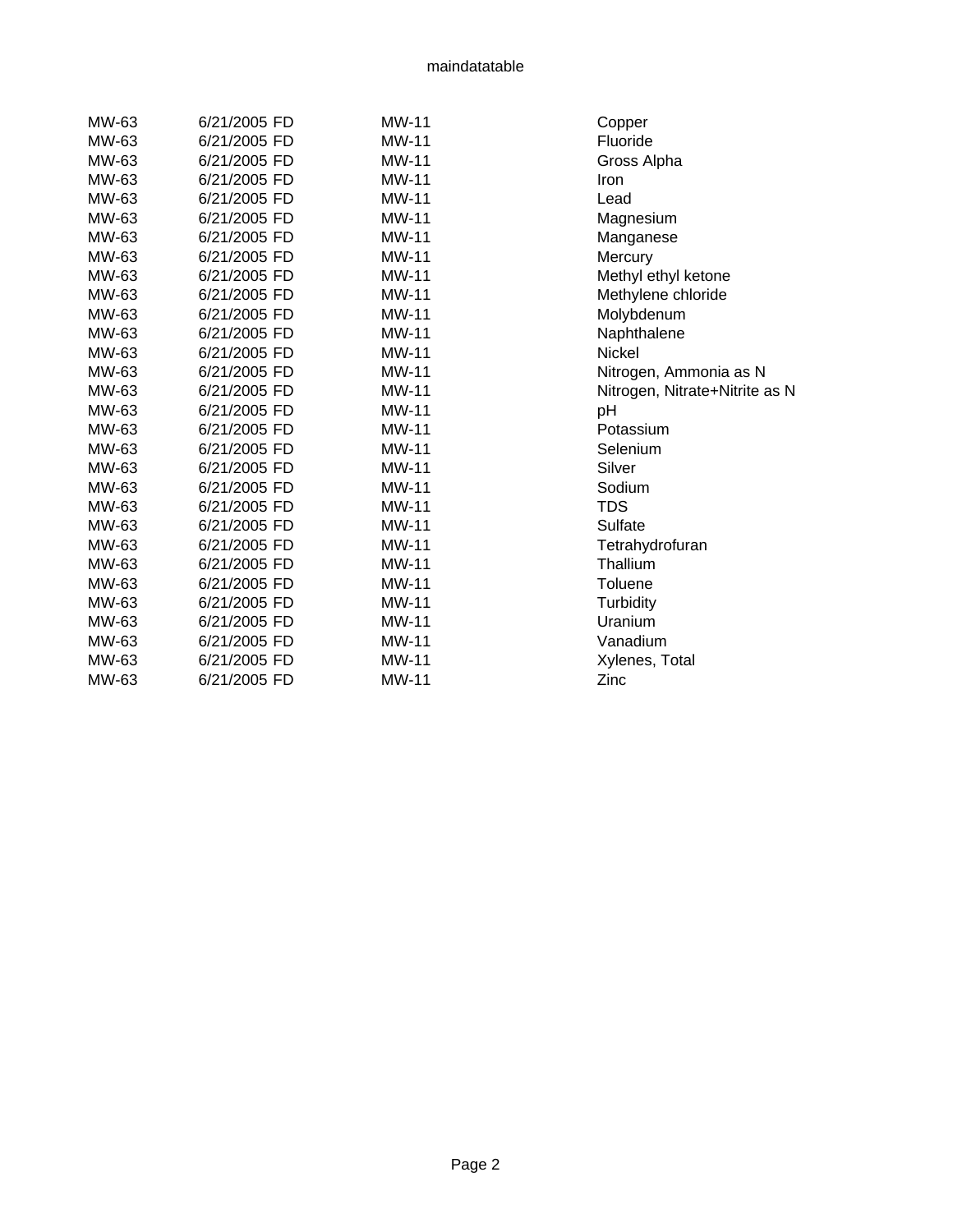| <b>RESULT</b> | <b>QUAL</b> | <b>DETLIM</b> | <b>RL</b> | <b>PQL</b> | <b>GWCL</b> | <b>UNITS</b> |
|---------------|-------------|---------------|-----------|------------|-------------|--------------|
| 20            | U           | 20            |           |            |             | ug/L         |
| $\mathbf{1}$  | U           | 1             |           |            |             | ug/L         |
| 20            | U           | 20            |           |            |             | ug/L         |
| 1             | U           | 1             |           |            |             | ug/L         |
| 1             | U           | 1             |           |            |             | ug/L         |
| 1             | U           | 1             |           |            |             | ug/L         |
| 1             | U           | 1             |           |            |             | ug/L         |
| 1             | U           | 1             |           |            |             | ug/L         |
| 1             | U           | 1             |           |            |             |              |
| $\mathbf 1$   |             | 1             |           |            |             | ug/L         |
|               | U           |               |           |            |             | ug/L         |
| $\mathbf 1$   | U           | 1             |           |            |             | ug/L         |
| 0.6           |             | 0.05          |           |            |             | mg/L         |
| 0.1           | U           | 0.1           |           |            |             | mg/L         |
| 31            |             | 1             |           |            |             | mg/L         |
| 1180          | D           | 30            |           |            |             | mg/L         |
| 0.5           |             | 0.1           |           |            |             | mg/L         |
| 1840          |             | 10            |           |            |             | mg/L         |
| 20            | J           | 20            |           |            |             | ug/L         |
| 89            |             | 10            |           |            |             | ug/L         |
| 20            | J           | 20            |           |            |             | ug/L         |
| 10            | U           | 10            |           |            |             | ug/L         |
| 5             | J           | $\mathbf 5$   |           |            |             | ug/L         |
| 0.5           | U           | 0.5           |           |            |             | ug/L         |
| 50            | J           | 50            |           |            |             | ug/L         |
| 10            | J           | 10            |           |            |             | ug/L         |
| 0.5           | J           | 0.5           |           |            |             |              |
| 33            |             | 1             |           |            |             | ug/L         |
|               |             |               |           |            |             | ug/L         |
| 0.5           | U           | 0.5           |           |            |             | ug/L         |
| 5             | J           | 5             |           |            |             | ug/L         |
| $\mathbf{1}$  | J           | 1             |           |            |             | ug/L         |
| 0.7           |             | 0.3           |           |            |             | ug/L         |
| 10            | U           | 10            |           |            |             | ug/L         |
| 20            | J           | 20            |           |            |             | ug/L         |
| 3170          |             | 30            |           |            |             | ug/L         |
| 22            |             | 10            |           |            |             | ug/L         |
| 1             | U           | $\mathbf{1}$  |           |            |             | pCi/L        |
| 20            | U           | 20            |           |            |             | ug/L         |
| 303           |             | 1             |           |            |             | mg/L         |
| 5             | U           | 5             |           |            |             | ug/L         |
| 1.0           | U           | 1.0           |           |            |             | ug/L         |
| 0.5           | U           | 0.5           |           |            |             | ug/L         |
| 369           |             | 1             |           |            |             | mg/L         |
| 0.5           | U           | 0.5           |           |            |             | ug/L         |
| 56.0          |             | 0.5           |           |            |             | mg/L         |
| 1.0           | U           | 1.0           |           |            |             |              |
| 1             | U           | 1             |           |            |             | ug/L         |
|               |             |               |           |            |             | mg/L         |
| 30            |             | $\mathbf 1$   |           |            |             | mg/L         |
| 1.0           | U           | 1.0           |           |            |             | ug/L         |
| 1.9           |             | 1.0           |           |            |             | ug/L         |
| 50            | U           | 50            |           |            |             | ug/L         |
| 10            | U           | 10            |           |            |             | ug/L         |